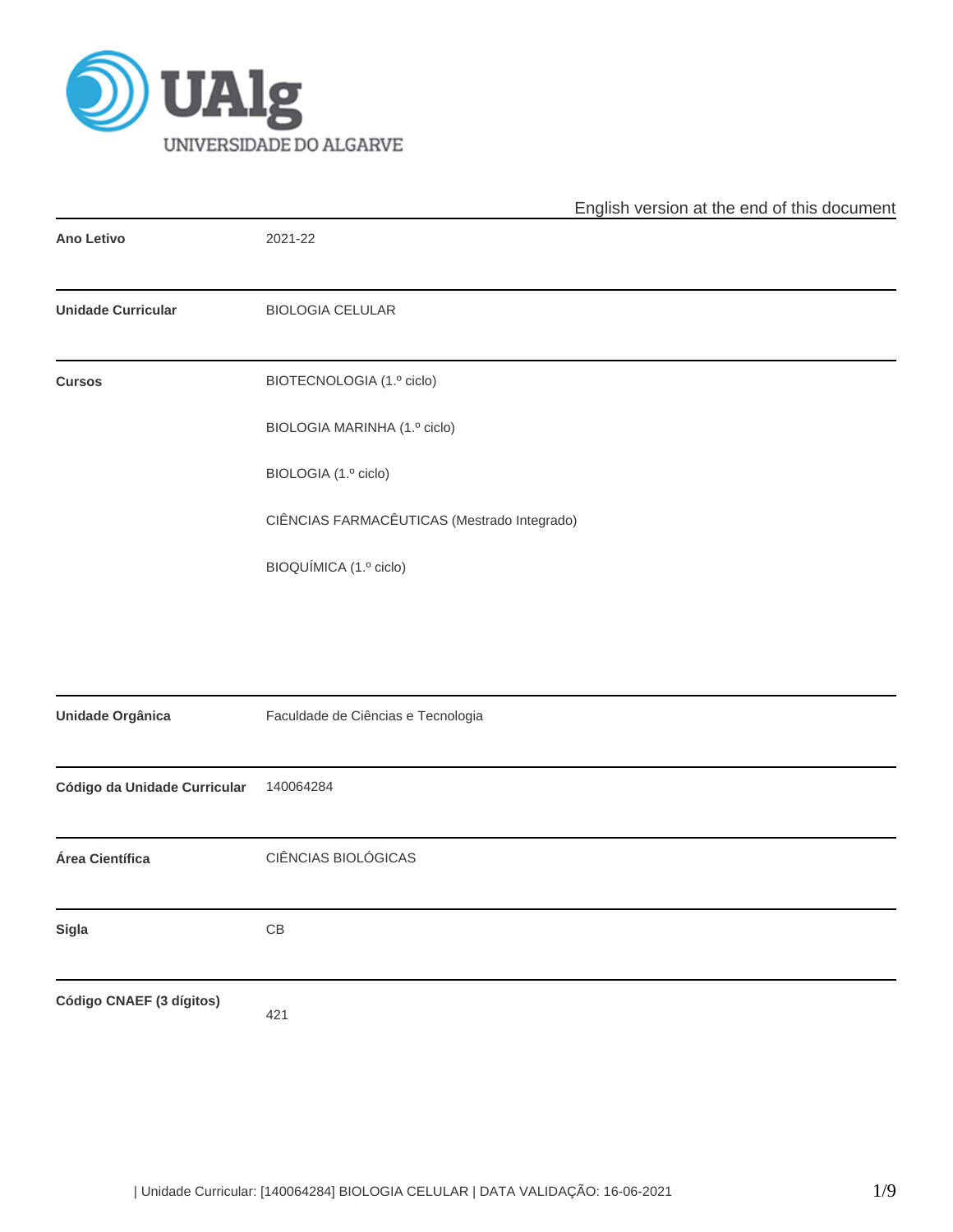

**Contributo para os Objetivos de Desenvolvimento Sustentável -** 4 **ODS (Indicar até 3 objetivos)**

**Línguas de Aprendizagem**

Português e em caso de necessidade inglês

**Modalidade de ensino**

Presencial

**Docente Responsável** Adelino Vicente Mendonça Canário

| <b>DOCENTE</b>                                 | <b>TIPO DE</b><br><b>AULA</b>                                                          | <b>TURMAS</b>                                                                       | <b>TOTAL HORAS DE</b><br><b>CONTACTO (*)</b> |  |  |
|------------------------------------------------|----------------------------------------------------------------------------------------|-------------------------------------------------------------------------------------|----------------------------------------------|--|--|
| Adelino Vicente Mendonça<br>Canário            | T:TP                                                                                   | T1A; T1B; T2A; T2B; T2C; TP1; TP2; TP3A; TP3B; TP4                                  | 52T; 64.5TP                                  |  |  |
| <b>Isabel Maria Alves Barrote</b>              | PL                                                                                     | PL1; PL12A; PL12B; PL2; PL7; PL8                                                    | 15PL                                         |  |  |
| Natália Tomás Marques                          | PL1; PL10; PL11A; PL11B; PL12A; PL12B; PL2; PL3; PL4;<br>PL<br>PL5; PL6; PL7; PL8; PL9 |                                                                                     |                                              |  |  |
| João Carlos Serafim Varela                     | PL                                                                                     | PL1; PL11A; PL11B; PL12A; PL12B; PL2; PL3; PL4; PL5; PL6;  <br><b>PL7: PL8: PL9</b> | 33PL                                         |  |  |
| Maribela Fátima de Oliveira<br>Pestana Correia | PL                                                                                     | PL1; PL11A; PL11B; PL12A; PL12B; PL2; PL3; PL7; PL8                                 | 33PL                                         |  |  |
| Patrícia Isabel Silvestre Pinto                | PL: TP                                                                                 | TP1; TP2; TP3A; TP3B; TP4; PL10; PL11A; PL11B; PL4; PL5;<br>PL6: PL9                | 7.5TP; 18PL                                  |  |  |
| <b>Rute Sofia Tavares Martins</b>              | PL                                                                                     | PL10; PL3; PL4; PL5; PL6; PL9                                                       | 18PL                                         |  |  |
| Zelia Cristina Pereira Velez                   | PL                                                                                     | PL10: PL3: PL4: PL5: PL6: PL9                                                       | 18PL                                         |  |  |

\* Para turmas lecionadas conjuntamente, apenas é contabilizada a carga horária de uma delas.

| ANO | <b>PERIODO DE FUNCIONAMENTO*</b> | <b>HORAS DE CONTACTO</b> | <b>HORAS TOTAIS DE TRABALHO</b> | <b>ECTS</b> |
|-----|----------------------------------|--------------------------|---------------------------------|-------------|
|     | ، ب                              | 26T; 18TP; 15PL          | 156                             |             |

\* A-Anual;S-Semestral;Q-Quadrimestral;T-Trimestral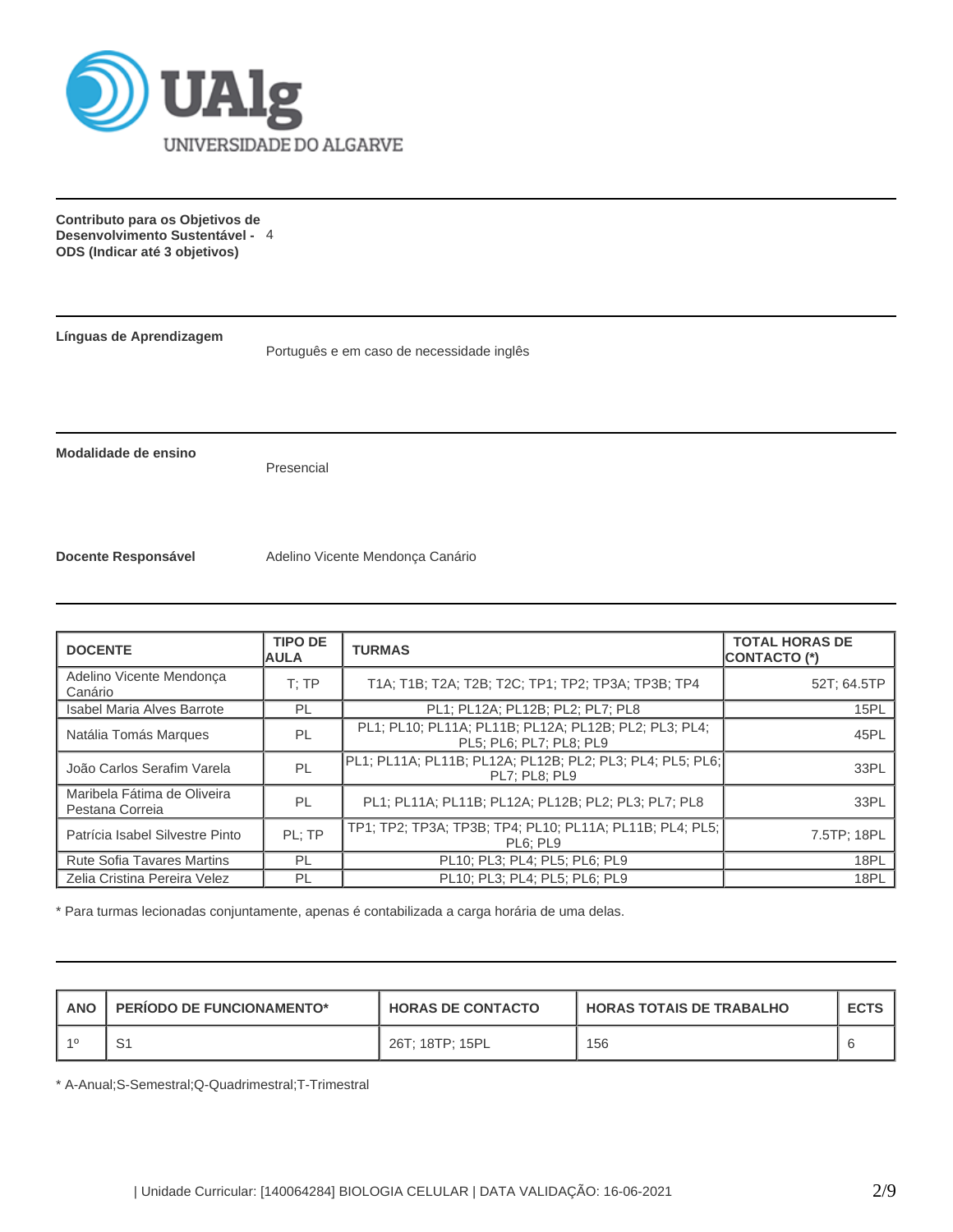

**Precedências**

Sem precedências

## **Conhecimentos Prévios recomendados**

NA

## **Objetivos de aprendizagem (conhecimentos, aptidões e competências)**

Pretende-se que os alunos adquiram um conjunto de conhecimentos básicos de biologia celular e desenvolvam métodos de auto-estudo e capacidades de interligação de conhecimentos.

No final do curso deverão ser capazes de saber quais as principais moléculasque constituem a célula e relacionar as suas propriedades com o papel que nela desempenham.

Deverão saber distinguir procariotas de eucariotas. Deverão conhecer as propriedades das membranas, o citoesqueleto e as suas funções principais; a estrutura e função dos principais organelos, os

mecanismos de produção e utilização de energia; o ciclo celular e os mecanismos de replicação, transcrição e tradução.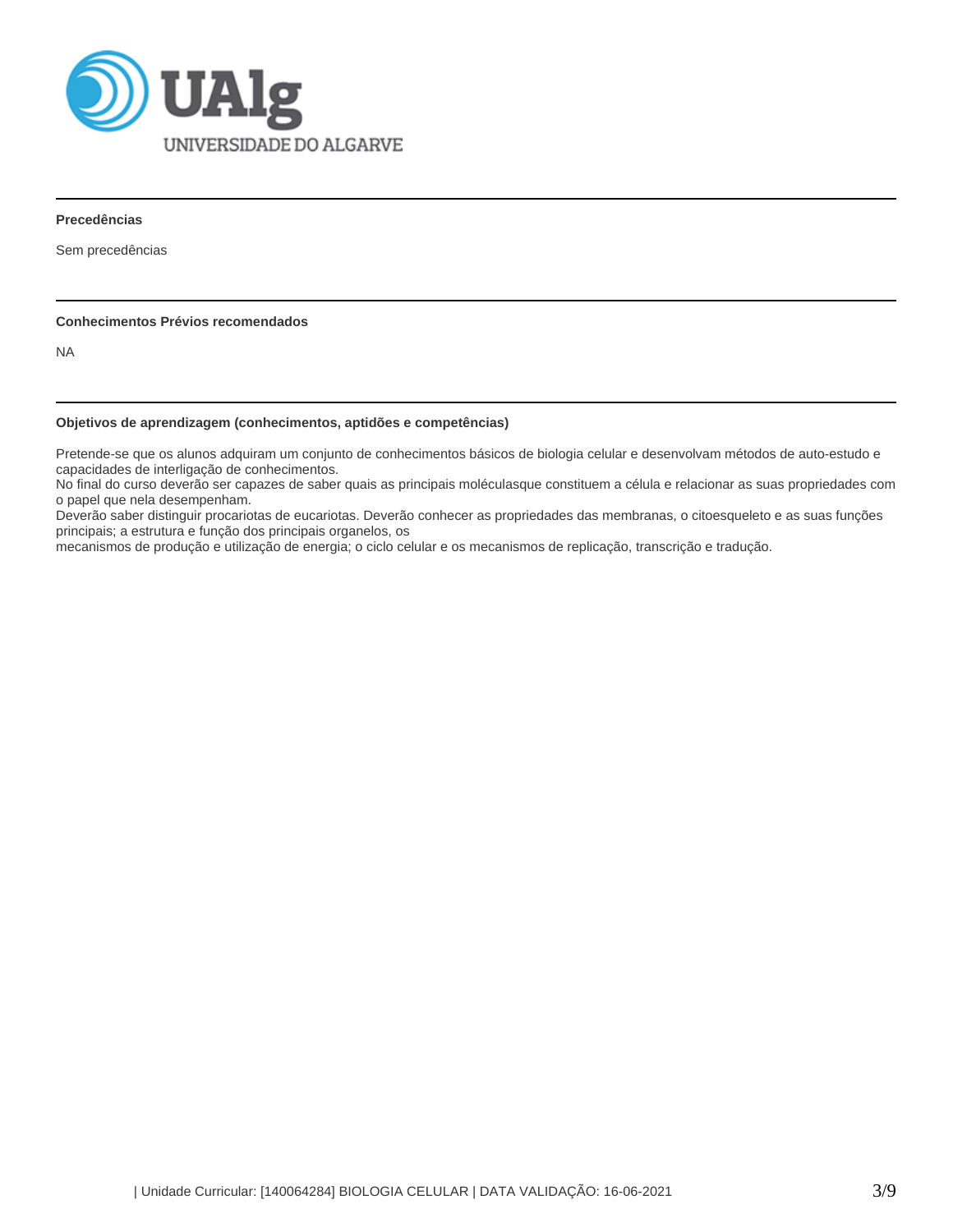

### **Conteúdos programáticos**

- A. Introdução à célula.
- B. Base química da célula.
- B.1. Água, compostos de carbono e moléculas orgânicas pequenas.
- B.2. Macromoléculas: proteínas, hidratos de carbono, lípidos e ácidos nucleicos.
- B.3. Enzimas: propriedades e regulação da atividade enzimática.
- C. Estrutura e função celular.
- C.1. Vírus, células procariotas e eucariotas.
- C.2. Membrana plasmática. Junções celulares.
- C.3. Transporte e permeabilidade celular.
- C.4. Sistema endomembranar e transporte.
- C.5. Citoesqueleto
- D. Energética Celular
- D.1. Energia das ligações químicas e ATP.
- D.2. Metabolismo aeróbico. Mitocôndria e fosforilação oxidativa.
- D.3. Cloroplasto e fotossíntese.
- E. Fluxo de informação genética nas células.
- E.1. Natureza química do gene, estrutura do DNA e organização em genomas.
- E.2. Replicação, reparação e recombinação do DNA. Variabilidade genética.
- E.3. Transcrição do DNA em RNA. Tradução do RNA em proteínas.
- E.4. Controlo da expressão genética.
- F. Divisão celular e controlo do ciclo celular
- G. Sinalização celular

#### **Metodologias de ensino (avaliação incluída)**

Nas aulas teóricas o professor expõe os principais conceitos que permitem ao aluno aprofundar os conhecimentos na bibliografia que lhe é indicada. As aulas teórico-práticas destinam-se a discutir assuntos colocados pelos alunos relacionados com temas dados em aulas teóricas anteriores, ou questões colocadas pelo professor. As aulas práticas destinam-se a familiarizar os alunos com o laboratório e desenvolver experimentalmente hipóteses de trabalho.

A avaliação consta de uma componente teórica (70%) e prática (30%). A componente teórica consistirá de uma avaliação contínua através da realização de mini-testes intercalares (15%) e de um exame final (55%). A avaliação prática será feita através de um teste prático de laboratório. É obrigatório frequentar as aulas práticas e teórico-práticas, excepto os que frequentaram em anos anteriores. Apenas poderão ir a exame final os estudantes que frequentaram 75% das aulas teórico-práticas e 4 das 5 aulas práticas.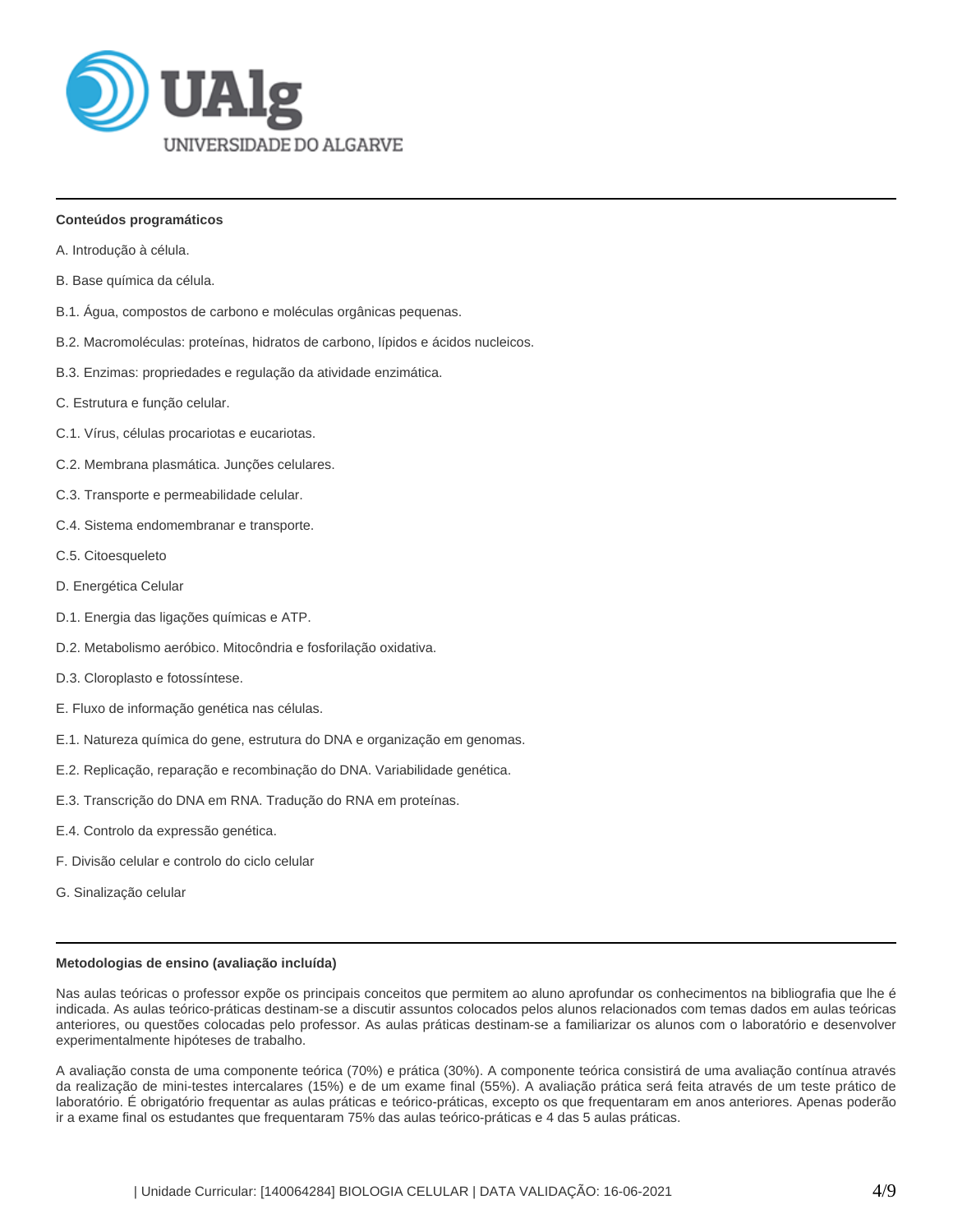

## **Bibliografia principal**

Alberts, Bray, Johnson, Lewis, Raff, Roberts, Walter. Essential Cell Biology, Garland Publishing. 3ª edição. Em português do Brasil o livro chama-se Fundamentos de Biologia Celular, publicado pela Artmed (Porto Alegre, Brasil)

Bruce Alberts, Alexander Johnson, Julian Lewis, Martin Raff, Keith Roberts, Peter Walter. Molecular Biology of the Cell. New York and London: Garland Science 2019 6ª edição

Azevedo, C. (ed). Biologia Celular. Universidade do Porto

Disponíveis na Internet e livremente acessíveis:

Alberts, Bruce; Johnson, Alexander; Lewis, Julian; Raff, Martin; Roberts, Keith; Walter, Peter. Molecular Biology of the Cell. New York and London: Garland Science; c2002. http://www.ncbi.nlm.nih.gov/bookshelf/br.fcgi?book=mboc4

Cooper, Geoffrey M. The Cell - A Molecular Approach. Sunderland (MA): Sinauer Associates, Inc.; c2000 http://www.ncbi.nlm.nih.gov/bookshelf/br.fcgi?book=cooper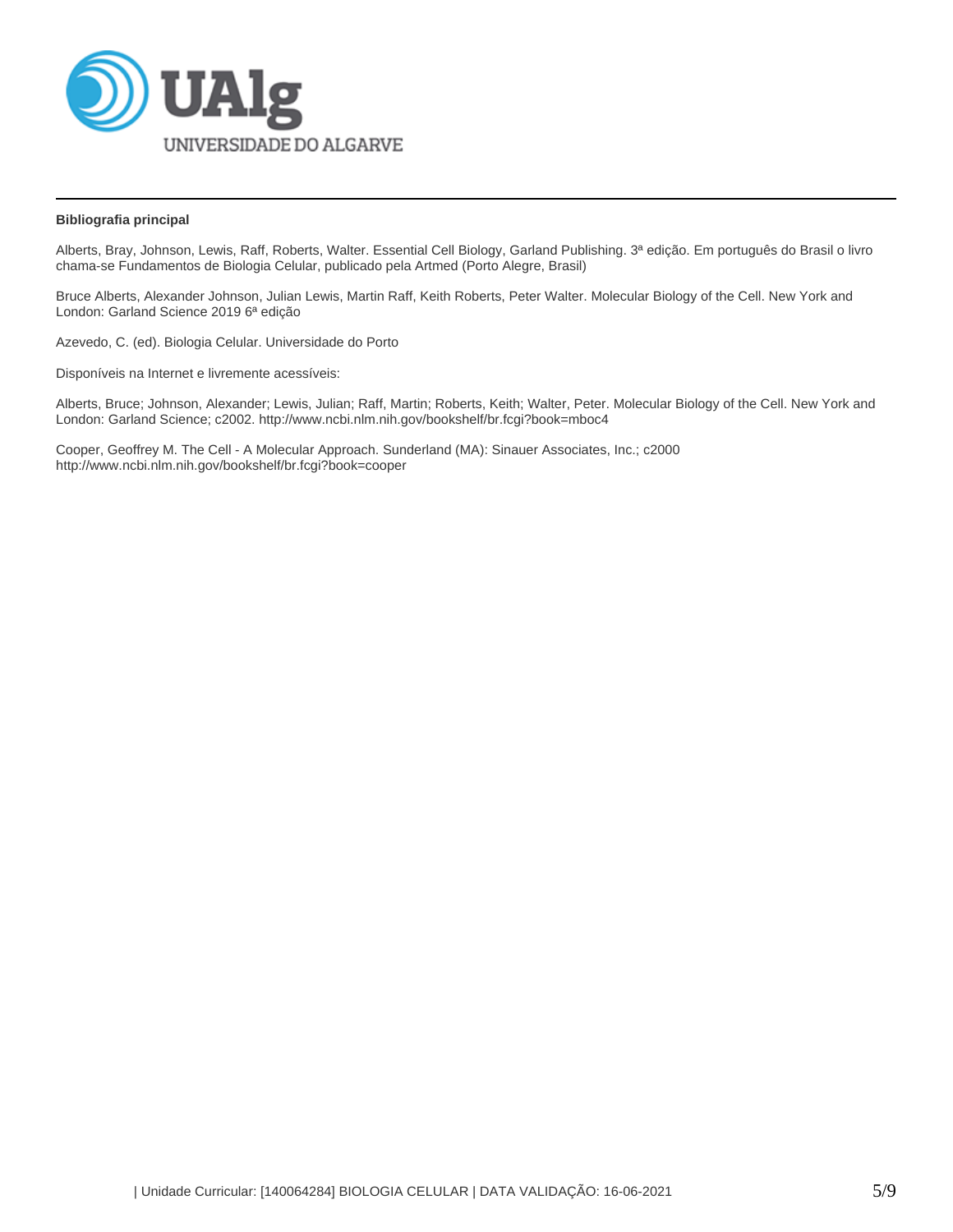

| <b>Academic Year</b>                                                                                   | 2021-22                                       |  |  |  |  |  |  |
|--------------------------------------------------------------------------------------------------------|-----------------------------------------------|--|--|--|--|--|--|
| <b>Course unit</b>                                                                                     | CELL BIOLOGY                                  |  |  |  |  |  |  |
| <b>Courses</b>                                                                                         | BIOTECHNOLOGY (1st Cycle)                     |  |  |  |  |  |  |
|                                                                                                        | MARINE BIOLOGY (1st Cycle)                    |  |  |  |  |  |  |
|                                                                                                        | BIOLOGY (1st Cycle)                           |  |  |  |  |  |  |
|                                                                                                        | PHARMACEUTICAL SCIENCES (Integrated Master's) |  |  |  |  |  |  |
|                                                                                                        | BIOCHEMISTRY (1st Cycle)                      |  |  |  |  |  |  |
|                                                                                                        |                                               |  |  |  |  |  |  |
|                                                                                                        |                                               |  |  |  |  |  |  |
|                                                                                                        |                                               |  |  |  |  |  |  |
| <b>Faculty / School</b>                                                                                | FACULTY OF SCIENCES AND TECHNOLOGY            |  |  |  |  |  |  |
| <b>Main Scientific Area</b>                                                                            |                                               |  |  |  |  |  |  |
| Acronym                                                                                                | BC GB                                         |  |  |  |  |  |  |
| <b>CNAEF</b> code (3 digits)                                                                           | 421                                           |  |  |  |  |  |  |
|                                                                                                        |                                               |  |  |  |  |  |  |
| <b>Contribution to Sustainable</b><br><b>Development Goals - SGD</b><br>(Designate up to 3 objectives) | 4                                             |  |  |  |  |  |  |
| Language of instruction                                                                                | Portuguese and if necessary English           |  |  |  |  |  |  |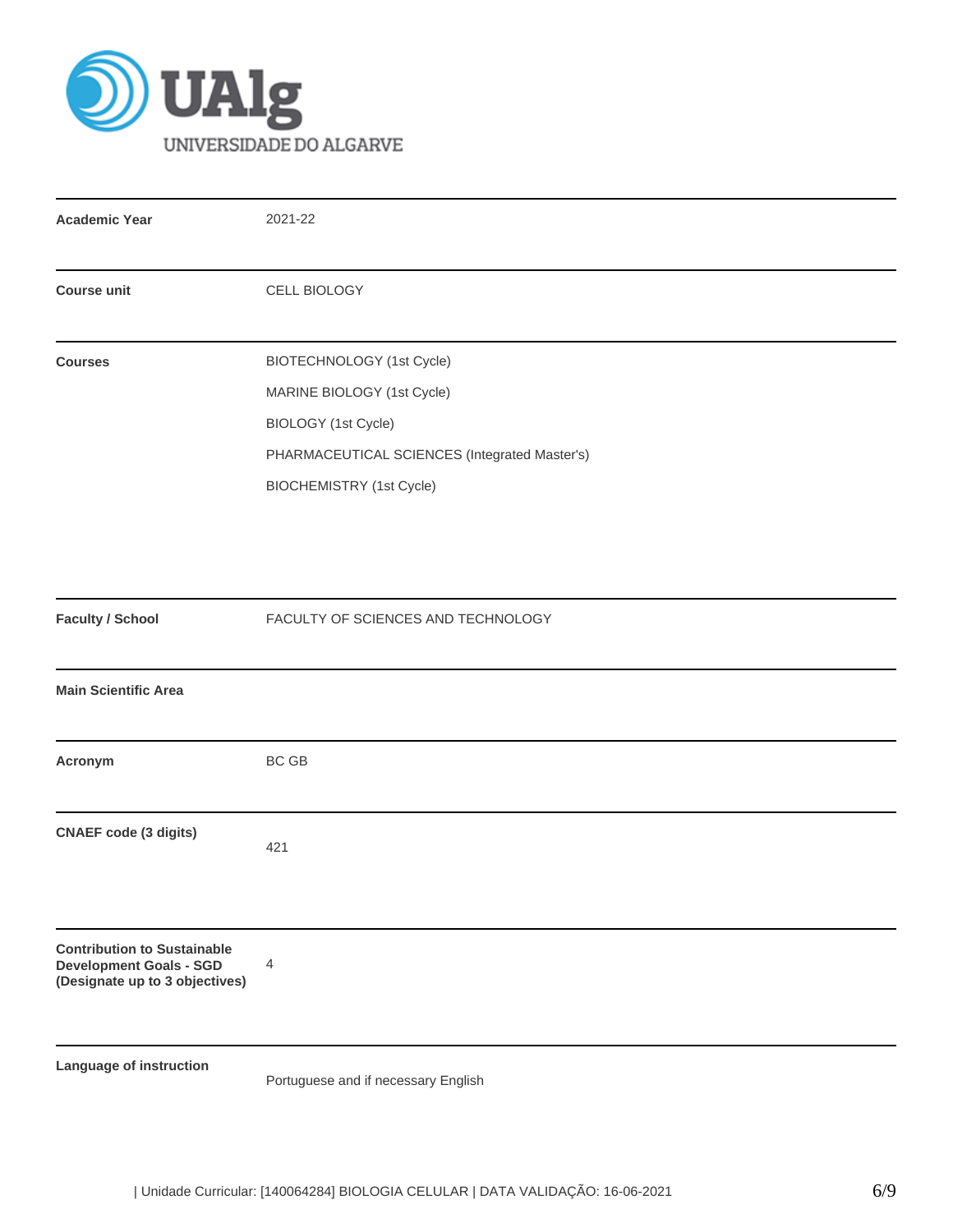

**Teaching/Learning modality**

Presential learning

**Coordinating teacher** Adelino Vicente Mendonça Canário

| <b>Teaching staff</b>                          |                                                                                              | <b>Type Classes</b>                                                              | Hours $(*)$    |
|------------------------------------------------|----------------------------------------------------------------------------------------------|----------------------------------------------------------------------------------|----------------|
| Adelino Vicente Mendonca Canário               | T;TP                                                                                         | T1A; T1B; T2A; T2B; T2C; TP1; TP2; TP3A; TP3B; TP4                               | 52T:<br>64.5TP |
| <b>Isabel Maria Alves Barrote</b>              | PL                                                                                           | PL1; PL12A; PL12B; PL2; PL7; PL8                                                 | 15PL           |
| Natália Tomás Marques                          | PL                                                                                           | PL1; PL10; PL11A; PL11B; PL12A; PL12B; PL2; PL3; PL4; PL5; PL6; PL7;<br>PL8: PL9 | 45PL           |
| João Carlos Serafim Varela                     | PL1; PL11A; PL11B; PL12A; PL12B; PL2; PL3; PL4; PL5; PL6; PL7; PL8;<br>PL<br>PL <sub>9</sub> |                                                                                  | 33PL           |
| Maribela Fátima de Oliveira Pestana<br>Correia | PL                                                                                           | PL1; PL11A; PL11B; PL12A; PL12B; PL2; PL3; PL7; PL8                              | 33PL           |
| Patrícia Isabel Silvestre Pinto                | PL:<br>TP1; TP2; TP3A; TP3B; TP4; PL10; PL11A; PL11B; PL4; PL5; PL6; PL9<br>TP               |                                                                                  | 7.5TP:<br>18PL |
| <b>Rute Sofia Tavares Martins</b>              | PL                                                                                           | PL10; PL3; PL4; PL5; PL6; PL9                                                    | 18PL           |
| Zelia Cristina Pereira Velez                   | PL                                                                                           | PL10; PL3; PL4; PL5; PL6; PL9                                                    | 18PL           |

\* For classes taught jointly, it is only accounted the workload of one.

| Con<br>hours |    | ים | $\sim$ |   |    |    | <b>Total</b> |
|--------------|----|----|--------|---|----|----|--------------|
|              | 26 |    | -lic   | Ш | ШC | ШC | br           |

T - Theoretical; TP - Theoretical and practical ; PL - Practical and laboratorial; TC - Field Work; S - Seminar; E - Training; OT - Tutorial; O - Other

# **Pre-requisites**

no pre-requisites

## **Prior knowledge and skills**

NA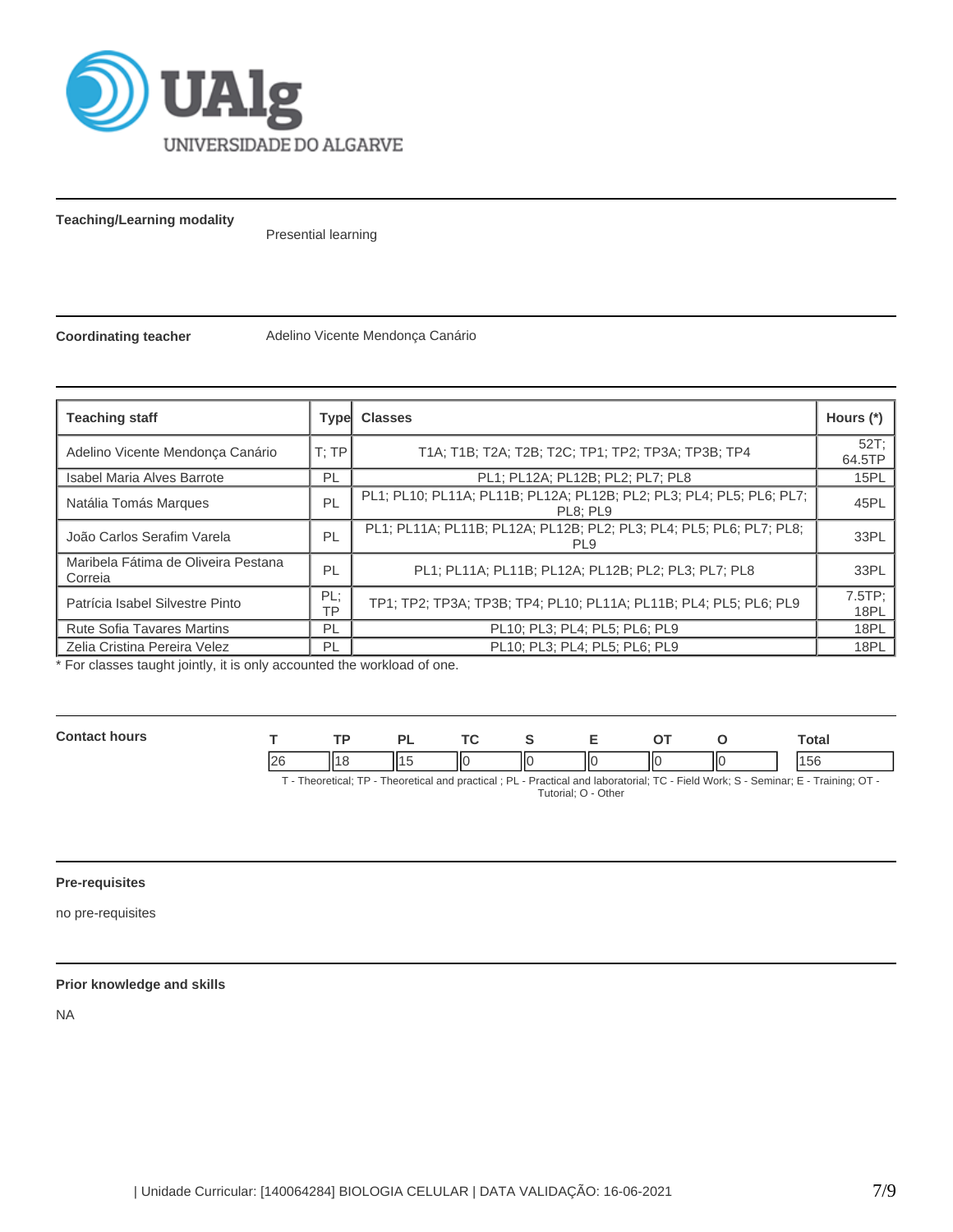

### **The students intended learning outcomes (knowledge, skills and competences)**

It is intended that students acquire a set of basic knowledge on cell biology and develop methods of self-study and abilities to interconnect the various types of knowledge. At the end of the course unit students should be able to know which key molecules constitute the cell and relate their properties with the role they play in the cell. They should be able to distinguish prokaryotes from eukaryotes, know the properties of the membranes, the cytoskeleton and its main functions, the structure and function of the major organelles, the mechanisms of production and use of energy, the cell cycle and mechanisms of replication, transcription and translation.

### **Syllabus**

- A. Introduction to cells
- B. Chemical components of cells
- B.1. Water, carbon-based compounds and small organic molecules.
- B.2. Macromolecules.
- B.3. Enzymes: properties and regulation of catalytic activities.
- C. Cell structure and function
- C.1. Virus, prokaryotic and eukaryotic cells.
- C.2. The plasma membrane. Cell junctions.
- C.3. Cell Transport and Permeability.
- C.4. Membrane-enclosed organelles and transport.
- C.5. Cytoskeleton
- D. Catalysis and the use of energy by cells
- D.1. The energy stored in chemical bonds and ATP.
- D.2. Aerobic metabolism. Mitochondria and oxidative phosphorylation.
- D.3. Chloroplasts and photosynthesis.
- E. The flow of genetic information in the cell.
- E.1. The chemical nature of genes, DNA structure and genome organization.
- E.2. DNA replication, repair and recombination. Genetic variability.
- E.3. Transcription from DNA to RNA. Translation from RNA to proteins.
- E.4. Control of gene expression.
- F. Cell division and cell-cycle control system
- G. Cell signaling